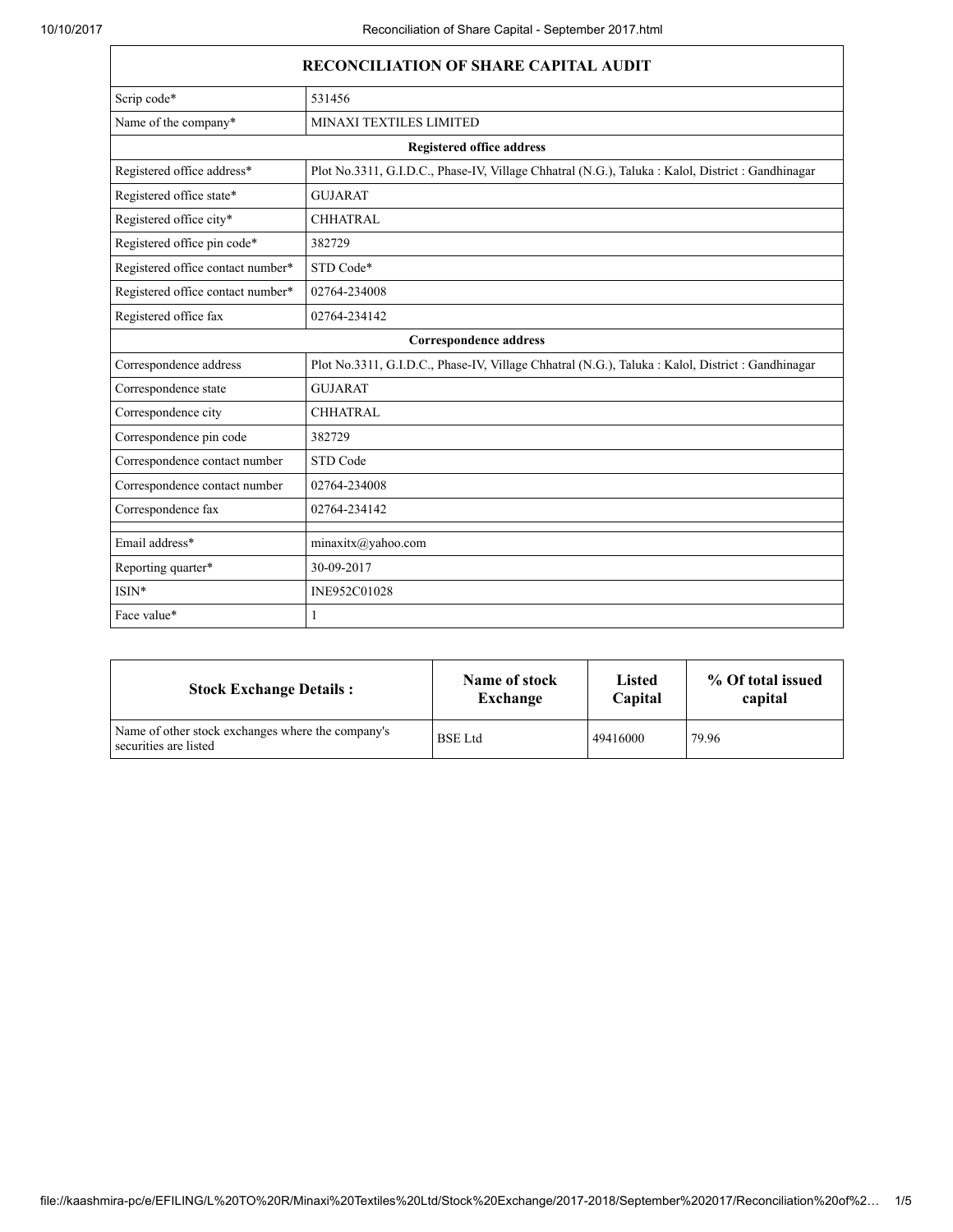| <b>Capital Details:</b>                                                           |                                                    |                                                    |  |
|-----------------------------------------------------------------------------------|----------------------------------------------------|----------------------------------------------------|--|
|                                                                                   | Number of shares                                   | % Of total issued capital                          |  |
| Issued capital*                                                                   | 61800000                                           |                                                    |  |
| Listed capital (BSE) (As per company records)*                                    | 49416000                                           | 79.96                                              |  |
| Held in dematerialised form in CDSL*                                              | 8643378                                            | 13.99                                              |  |
| Held in dematerialised form in NSDL*                                              | 38787023                                           | 62.76                                              |  |
| Physical*                                                                         | 14369599                                           | 23.25                                              |  |
| Total no.of shares*                                                               | 61800000                                           | 100                                                |  |
| Reasons for difference if any, Between issued capital and listed capital*         | Physical shares includes forfeited 12384000 shares |                                                    |  |
| Reasons for difference if any, Between issued capital and total number of shares* |                                                    |                                                    |  |
| Reasons for difference if any, Between listed capital and total number of shares* |                                                    | Physical shares includes forfeited 12384000 shares |  |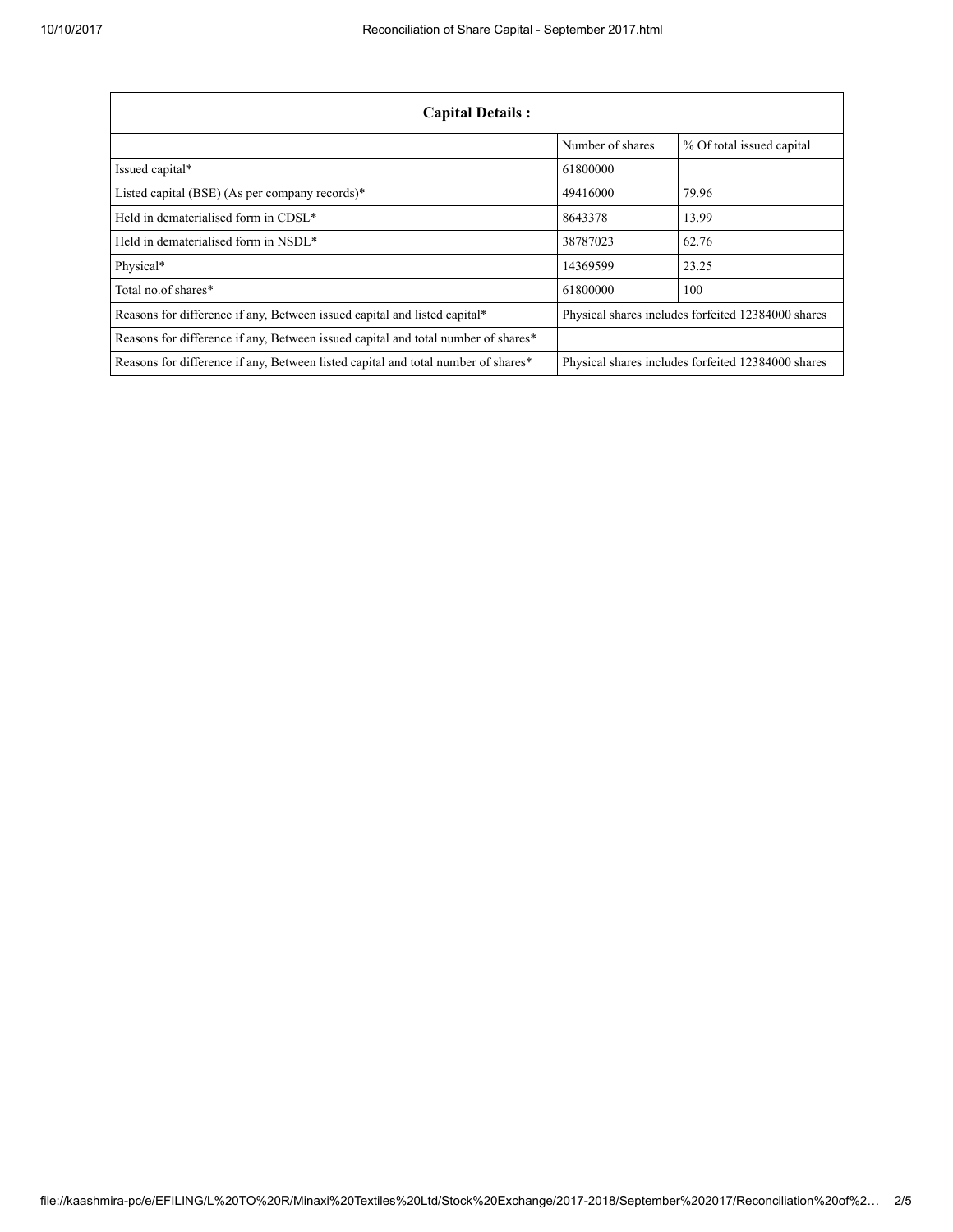| Certifying the details of changes in share capital during the quarter under consideration as per Table<br>below: |             |  |                                                   |                                                  |                                        |                                        |                                                 |
|------------------------------------------------------------------------------------------------------------------|-------------|--|---------------------------------------------------|--------------------------------------------------|----------------------------------------|----------------------------------------|-------------------------------------------------|
| Serial<br>N <sub>0</sub>                                                                                         | Particulars |  | No.of Applied / Not<br>shares Applied for listing | Listed on Stock<br>Exchanges (Specify)<br>Names) | whether<br>intimated to<br><b>CDSL</b> | whether<br>intimated to<br><b>NSDL</b> | In-prin appr. pending for<br>SE (Specify Names) |
|                                                                                                                  |             |  |                                                   |                                                  |                                        |                                        |                                                 |
|                                                                                                                  |             |  |                                                   |                                                  |                                        |                                        |                                                 |

| Register of members is updated*                                                                               |  |  |
|---------------------------------------------------------------------------------------------------------------|--|--|
| If not, Updated upto which date                                                                               |  |  |
| Reference of previous quarter with regards to excess dematerialised shares, If any.                           |  |  |
| Has the company resolved the matter (excess dematerialised shares mentioned above) in the current quarter ? * |  |  |
| If not, Reason why?                                                                                           |  |  |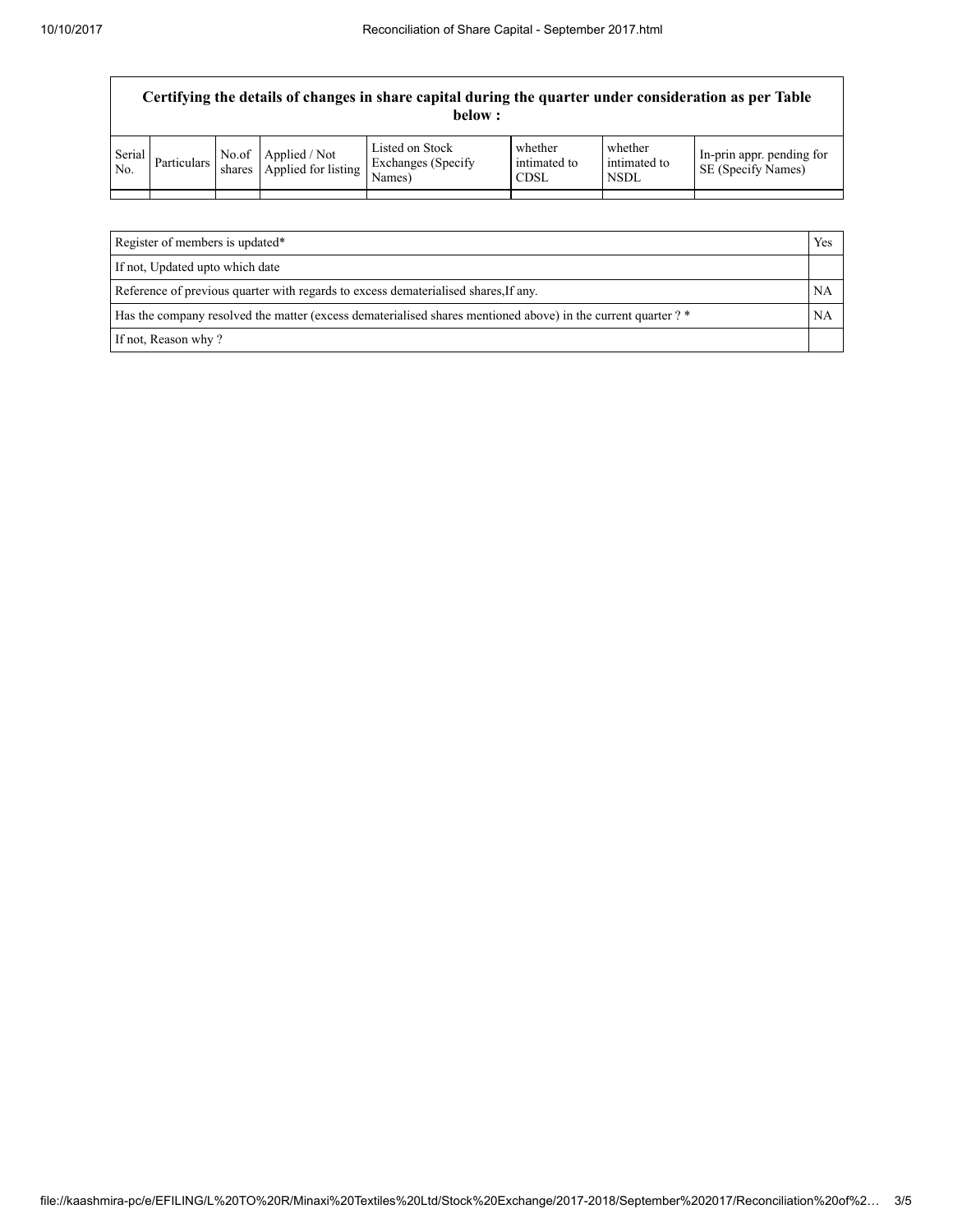## Mentioned the total no.of requests, If any, confirmed after 21 days and the total no.of requests pending beyond 21 days with the reasons for delay

| Total no.of demat requests     | No.of requests* | No of shares* | Reasons for delay |
|--------------------------------|-----------------|---------------|-------------------|
| Confirmed after 21 days*       |                 |               |                   |
| Pending for more than 21 days* |                 |               |                   |

| <b>Compliance Officer Details</b> |                           |  |  |
|-----------------------------------|---------------------------|--|--|
| Name of the compliance officer*   | <b>BHARATBHAI PATEL</b>   |  |  |
| Designation*                      | <b>COMPLIANCE OFFICER</b> |  |  |
| Membership Nos                    |                           |  |  |
| Telephone no.*                    | 02764-234008              |  |  |
| Fax no.                           | 02764-234142              |  |  |
| $E$ -mail id*                     | minaxitx@hotmail.com      |  |  |